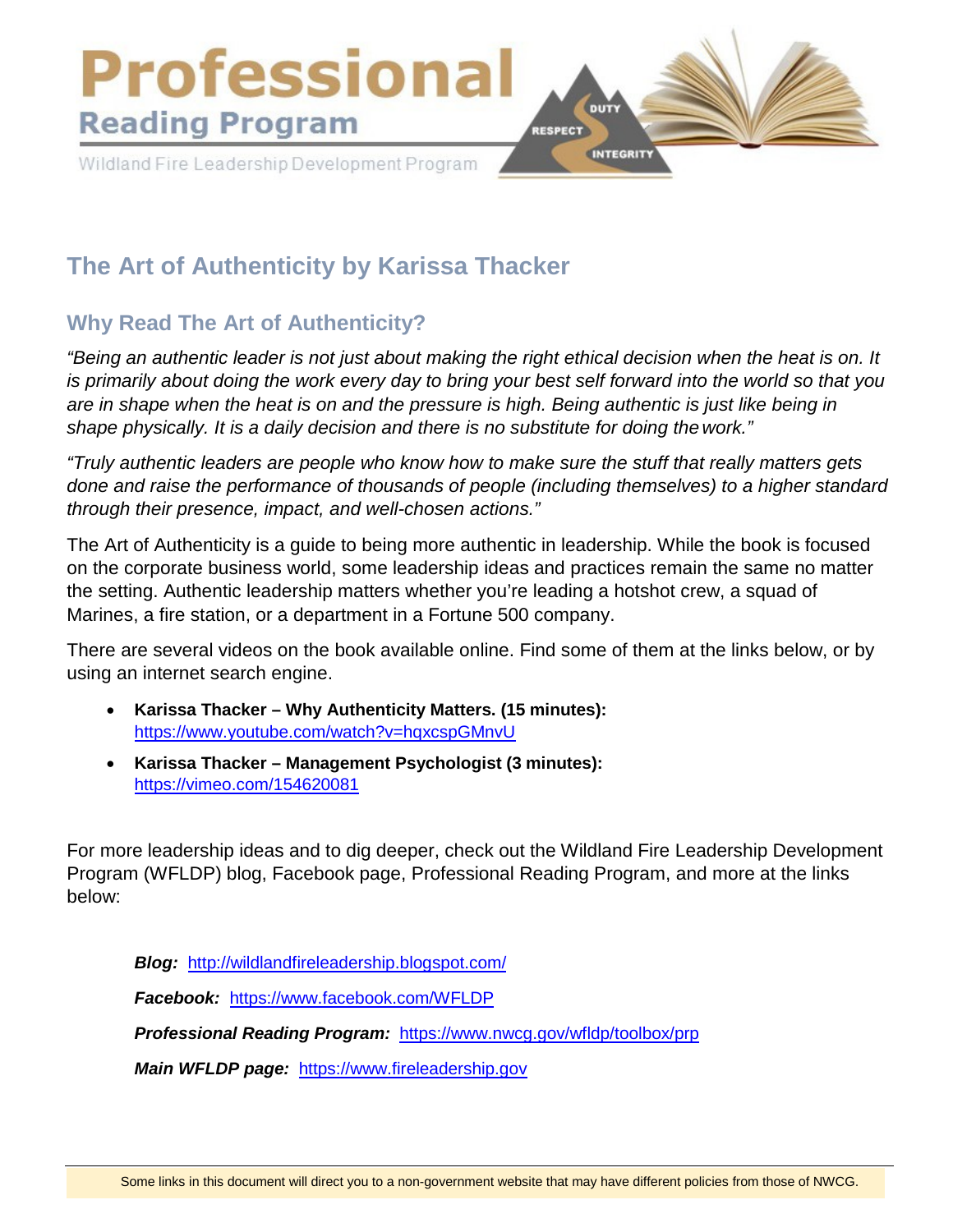# **Chapter One: The Digital Era of Freedom and Fear**

Have you ever answered the 5 questions Drucker asked? The business world has changed a lot since 1999 – have there been changes in the fire world since then as well? What changes have you seen in your career?

# **Chapter Two: Signature Contributions and Conformity**

What do you think about the "George Bailey" questions in this chapter? What are your quirks? Do you celebrate them, or hide them? How might your quirks make you a better fire leader?

# **Chapter Three: Truth, Lies, and Authenticity**

What's your "meaning making" system? Have you thought about how it functions, when it's beneficial, and when it's not? What did you get out of the performance feedback example?

# **Chapter Four: Followers Beware… of Charisma**

Have you ever worked for or with a charismatic leader who may not have been an "authentic" leader? How about "authentic" leaders who weren't charismatic? Which did you prefer? In fire leadership, is there an ideal balance or mixture of authenticity and charisma? Why or why not? Are charisma and authenticity mutually exclusive?

#### **Chapter Five: Self-Awareness, or is it Selves-Awareness?**

What do you think of self-awareness vs selves awareness as described in this chapter? What's your leadership vision?

#### **Chapter Six: Balanced Processing and Collaborative Decision Making**

How can you practice balanced processing? What's the difference between a dilemma and a problem? In fire, do we ever treat dilemmas like problems? How can you recognize the difference, and act accordingly?

#### **Chapter Seven: Relational Transparency**

Here's a question straight from the book: When was the last time you had a thoughtful, intentional, honest conversation that you knew involved risk? How can you foster transparency, as a leader or follower, without "oversharing?"